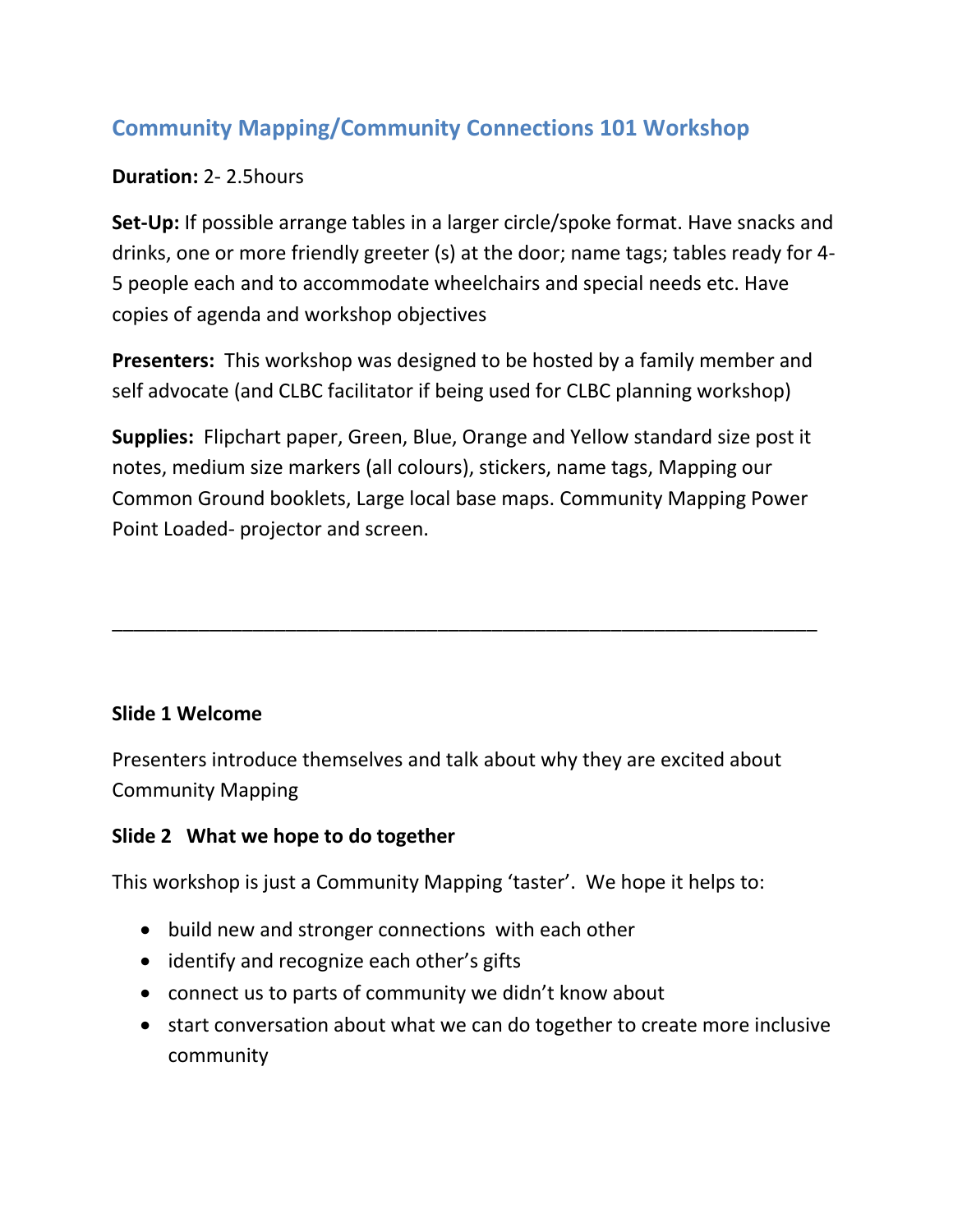• show a process that could be used to start conversations/partnerships with the broader community

## **Slide 3 Ice Breaker** (15 mins)

So, first things first. We'd like everyone to get up, and have an opportunity to mix a little. So, if everyone can stand up, and by chatting a bit, find out who was born when, and where.

What we'd like you all to do is ask you to arrange yourselves in a semi-circle, based on when your birthday is in the year. January at one end, December at the other. We'll give you a few minutes to get organized. Presenters jump in too!

(Give a few minutes for group to organize themselves)

Now let's go around the circle.

If we can ask each person to just say their name and birthday, they were born today, and where your name came from? I'll start first.

That's great! Now everyone can sit back down again. Thanks!

Note: If smaller group then people can rearrange themselves around table (s).

**Slide 4 What is Community Asset Mapping?** Ask the group and write down their responses on flip chart.

# Community Asset Mapping is:

- a process where a group of people come together to identify people, places and things that are considered important in a community.
- a way to locate ourselves and what we care about
- a powerful starting place that can lead to bigger community development and partnerships.
- a way to open many doors and provide a platform to create partnerships and a bridge to networking.
- a place to start conversations, educate others and integrate ourselves in meaningful ways.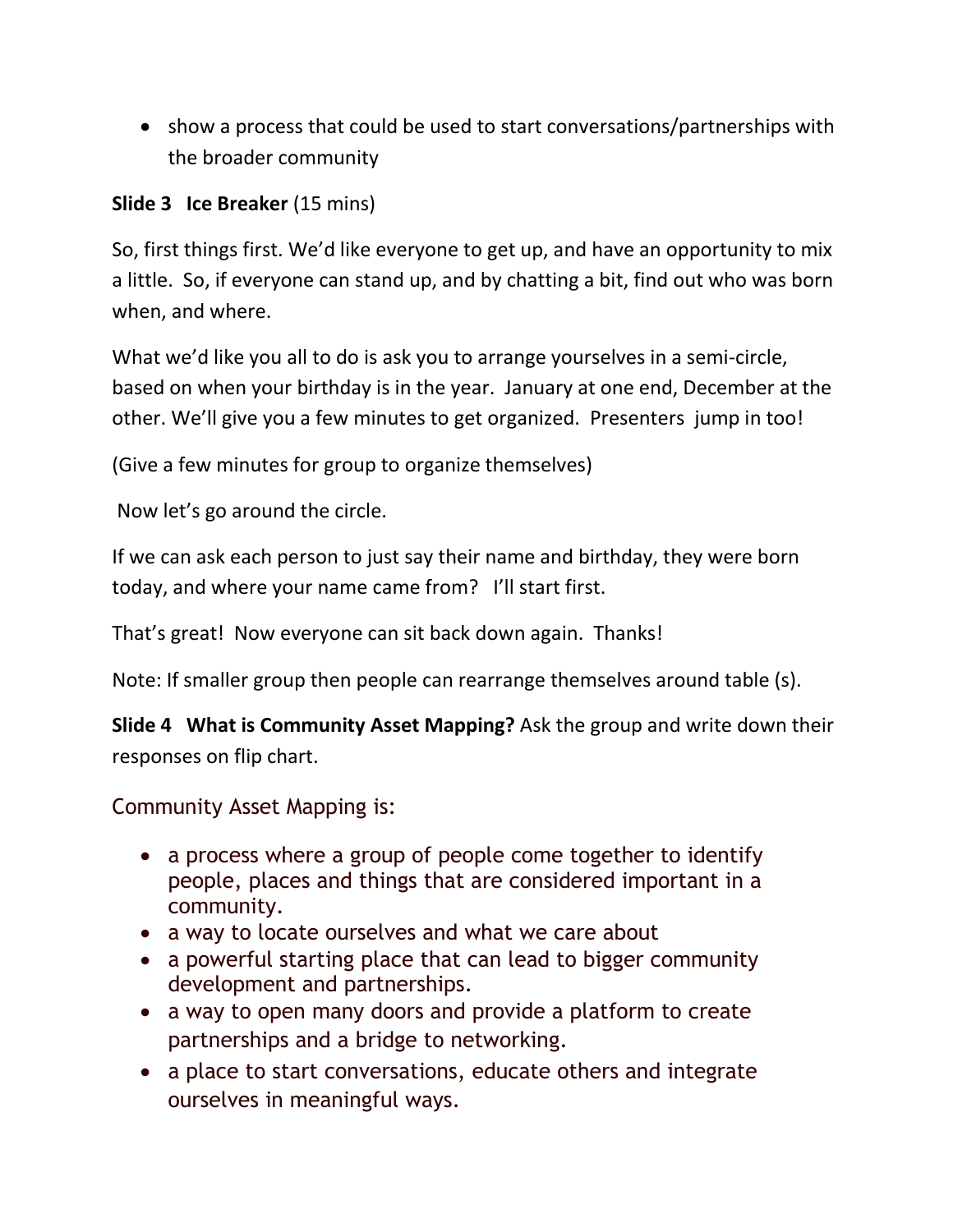It's a process, that sometimes leads to a physical product like a map, and other times is used to figure out what's important to people and what gifts they have personally and collectively in their community to make a difference.

# **Slide 5** Quote

"Community Asset Mapping a process that can be used to mobilize a community to use its assets around a vision and a plan to solve its own problems." John McKnight

*(optional depending on audience) Video:* Building Community by Beth Mount <https://vimeo.com/64586570>(3 minutes)

# **Slide 6- Here are the mapping activities we are going to do today**

**Slide 7- Mapping our Personal Gifts** (20-30mins)

## **Activity #1:**

*Supplies needed for activity: Blue, green and orange post-it notes, Coloured markers, Flipchart paper (either stickable to wall or bring Green Painters Tape to stick to wall)*

*Depending on size of the group you may want to divide into smaller groups of 3-5.*

Community Mapping starts with identifying our personal strengths and/or our gifts as a collective

You'll see a good selection of supplies on the table**.** Coloured post-it notes, some nice markers, and flipchart paper – they are all for your shared use.

First, we are asking you to think about what gifts (strengths, interests) you personally bring and have to offer to your community

Take a minute to think: What are the special gifts or assets (passions, skills, hobbies, unique things, experiences) that I bring to my community?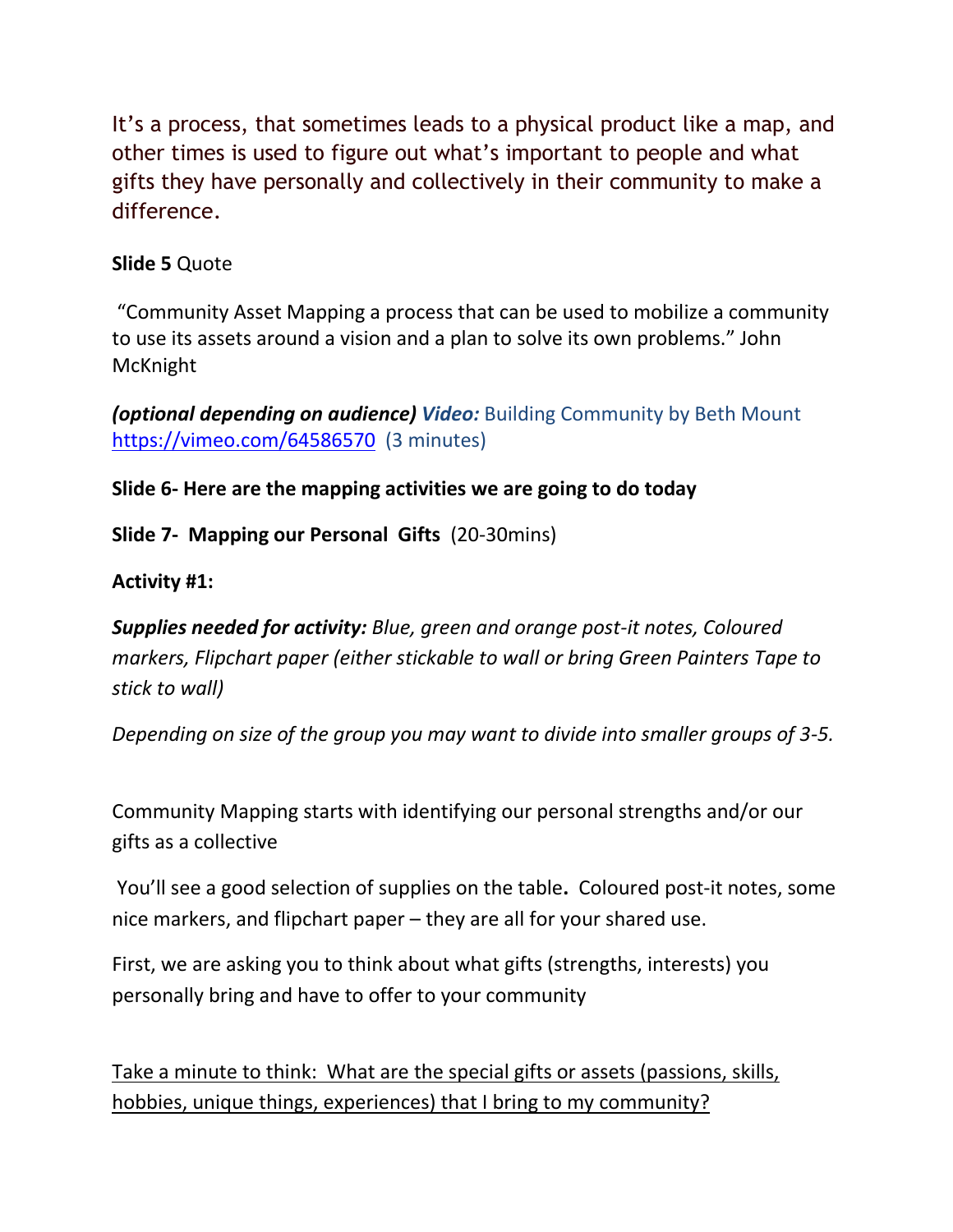Now we are going to ask each of you, or a friend, to write down your name (or have someone record for them if writing is not possible) and then write down **3** of your own personal gifts or assets on **3** separate post-it notes.

Can't think of anything? How about - What do you love to do and share with others?

What is unique or special about you? – Don't worry – these 3 thing can be anything!- Is it your sense of humor? Maybe your patience or kindness. Are you organized, or a good listener? Are you a caring friend? Do you love being a mom? Do you like cooking, love kids, make artwork, build great birdhouses? Just have fun, a write three things down.

Once you're done, please stick your post-it notes onto the big piece of paper in the middle of your table.

#### Give group 5 minutes

OK – are you done? Now we're going to have you share your post-it notes with the other people in your table group. Just go around the table and share what you posted on the piece of paper.

Next arrange the stickies on the large paper to illustrate the gifts you bring as a group- each small group presents to the larger group.

Next- on separate coloured stickies write 3 things that are great about your community or that you appreciate about your community like: everyone's really friendly at my grocery store, or there's always someone to have coffee with when I go to starbucks, we have lots of green space like a great park where I can walk my dog, ride my bike or play with my kids.

Hang on to those and we'll do something fun after the break

Break (10mins)

**Slide 8 Mapping our Community Gifts and Assets** (30-45mins)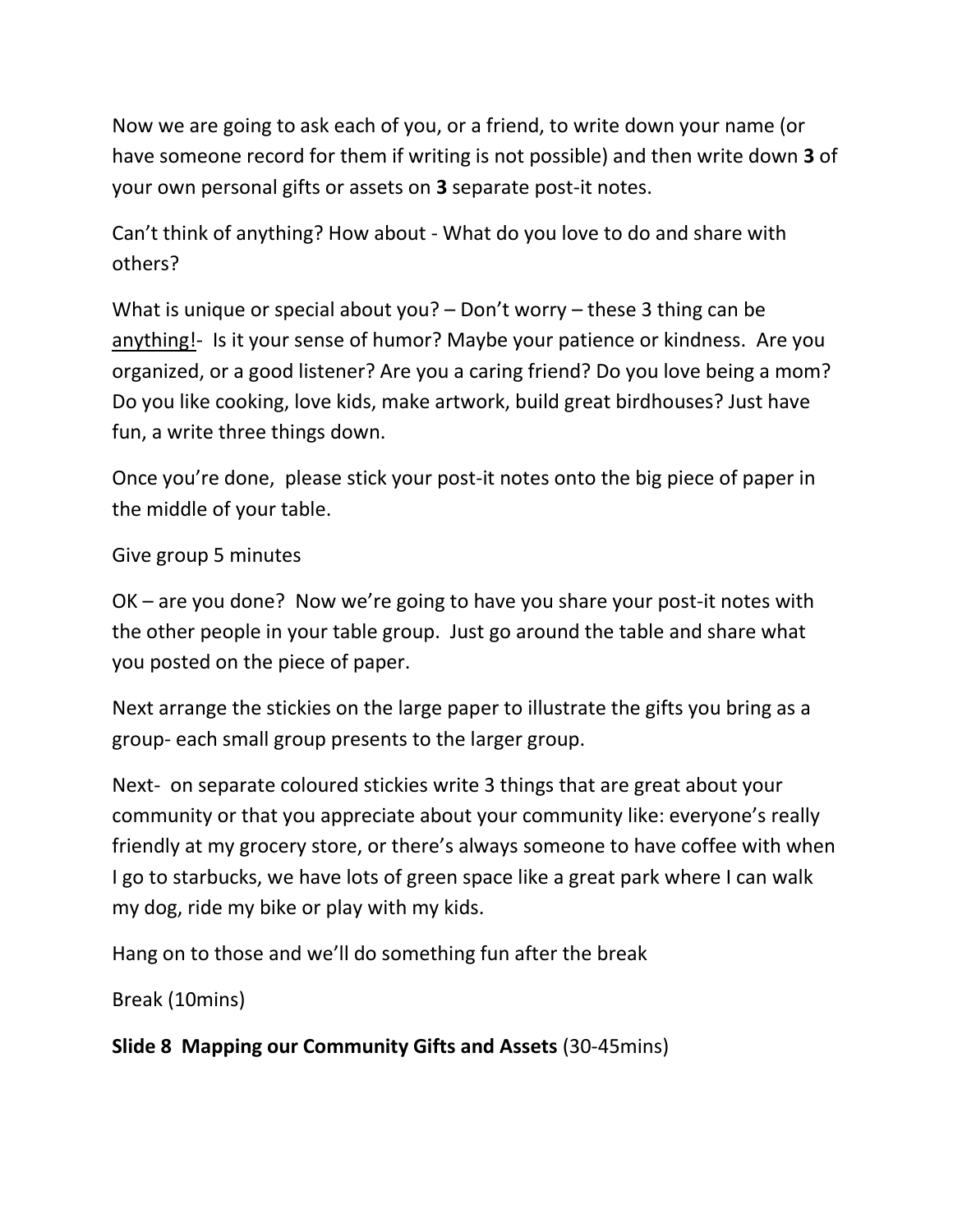# *Activity: Community Asset (and Connections) Mapping*

*Put a large local base map and markers on the table or hang up map on in easy access space, as the foundation for the group activity.* 

Remember those stickies we asked you to hold on to?

Let's take turns reading out individual stickies and telling group why this is an important part of community to you*. (Encourage the group to ask questions if they want to know more about what is being shared)*

Next we'll work together to put our stickies about what's great about our community on this map.

Okay so what do you see – and is there anything missing? What might we add to the map of the great things about our community? If you're stuck – think about things like: Where do I feel connected and included? (e.g. Friendly, accessible, inclusive places and programs).?

Where do I go and what routes do I take to access my community, or recreation places and activities? Put these places and routes on the base map.

*For this exercise encourage people to include assets beyond disability services etc.*

Each person participates and places what they think is key in each and all of those areas on a community base map.

**Questions/ Prompts:** What did you notice about your community? What are key assets and routes you identified? Are there any common themes you notice? Did you find out about a part of your community you didn't know about?

**Slide 9-** Personal Mapping and Community Mapping are really great tools to map out all of the current connections and places in a person's life.

Of course, this demonstration is really just a quick look at what community mapping can do. When you start to really understand what is going on in your local community, on your street, in your neighbourhood, in your part of the province it can be truly exciting to see everything that is going on! It also helps us to see where we can work together to strengthen our community.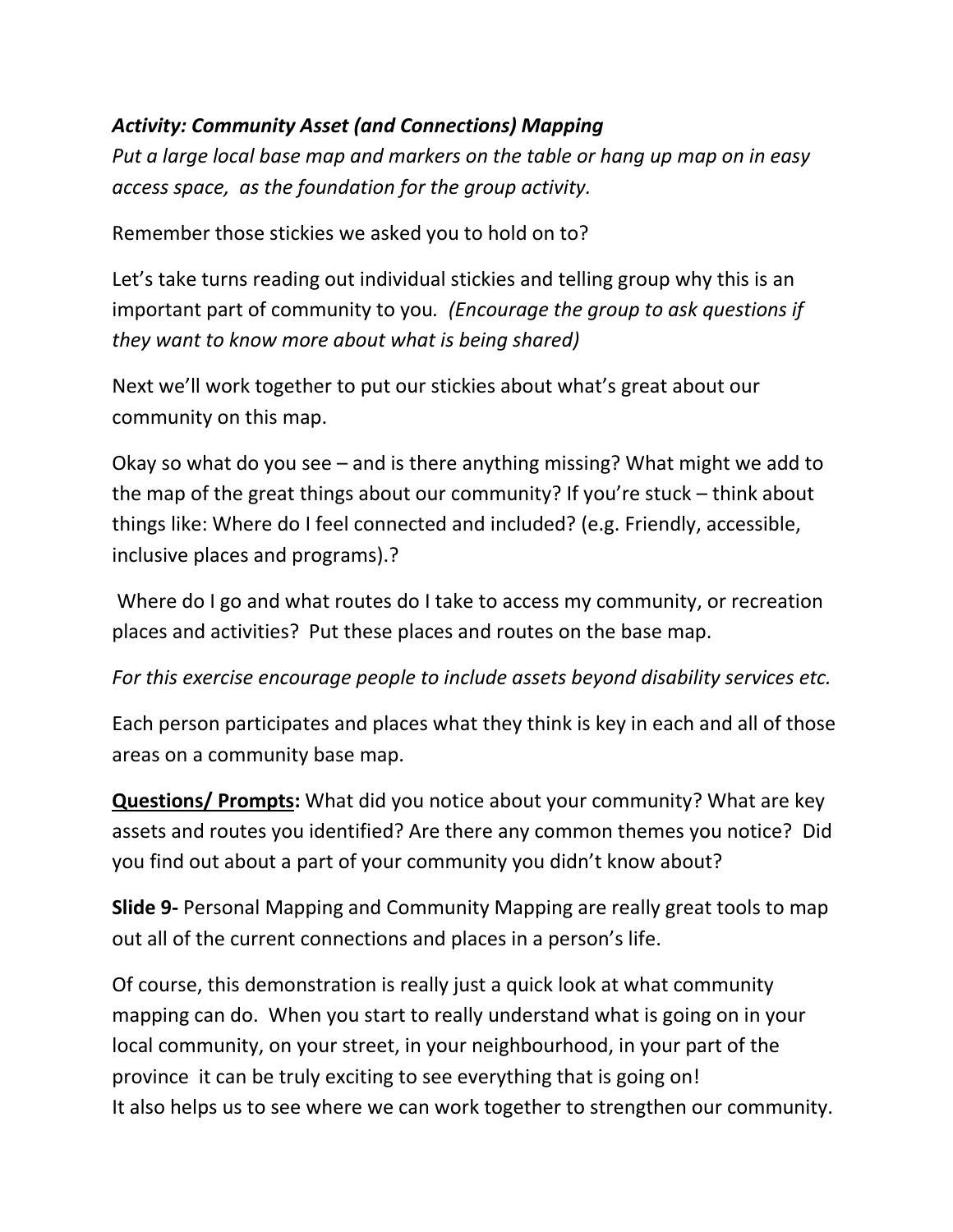That bring us to the next activity

#### **Slide 10 Mapping our Vision for the Future-** 20-30 mins

**Supplies**- Large blank paper for each group to create a map, stickies, markers,

We'd like to have some fun, and create a future map for your community- An ideal future state for your local community.

#### **Overall Questions /Prompts:**

If you- we were going to re-create your community to be more vibrant, inclusive and healthy what would it look like? What are the essential parts of the community – obvious and not so obvious?

As a group, we just want you to draw, or use words, or pictures, or stickers or whatever you like to create a **Community Future Map** .

Use your creativity, any colours you want – but everyone in the group is asked to share or contribute something to the Map - – words, pictures etc. on one paper.

That's great. Now pulling from your Future map, each person name 2-3 things they would like to see happen or be created in their own community. If someone can write notes and stick on, or draw on our wonderful Local Base Map outline, that would be wonderful.

# **Group Sharing / Discussion about what we can do to connect to and strengthen our community**

*Optional Video:* Seven Principles of ABCD / Jim Diers : <https://www.youtube.com/watch?v=uwA02v9gfOc>( 8 minutes)

## **Slide 11 Community Councils**

This is exciting stuff, isn't it? So, if you would like to work towards a stronger community, we have the connection for you!